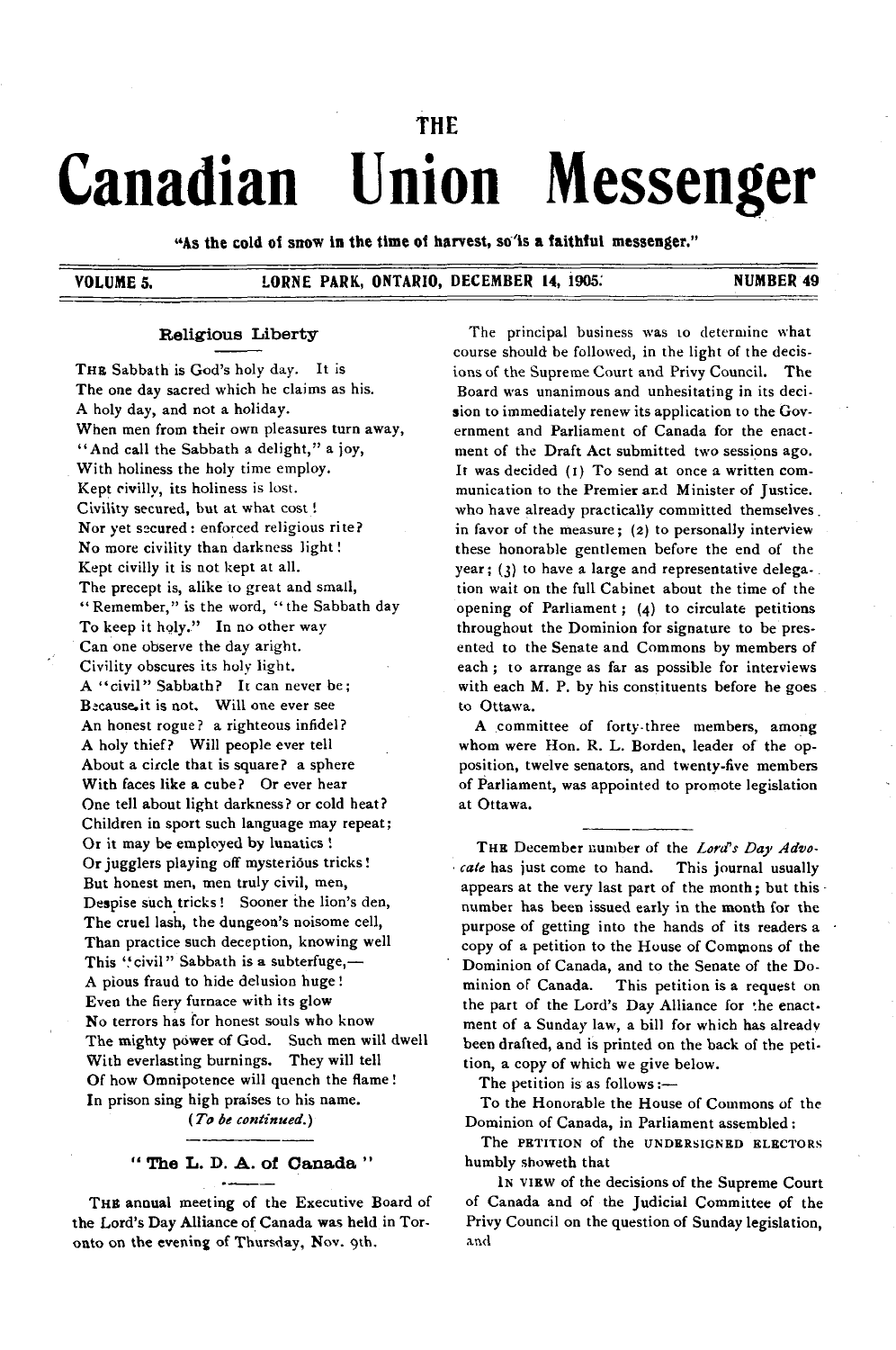In vIEW of the paramount importance of securing to every one the rights and privileges of the National Day of Rest,

WR RESPECTFULLY PRAY that such legislation be enacted at the ensuing session of Parliament as will adequately protect every one in the enjoyment of the Lord's Day, commonly called Sunday, and prevent the doing on that day of labor, business or work, excepting work of necessity or mercy.

THE first words of the December Lord's Day Ad*vocate* are these:

" Kindly note carefully pages five to eight, (which consist of petitions to both Houses of the Dominion Parliament.)

" At whatever trouble or sacrifice share wholeheartedly in this canvass.

" Let the Petition to Parliament be the largest beyond comparison ever presented in Canada ! !

" Let us remember Whose Day we are seeking to preserve !!"

Do not these words suggest to us the necessity of activity on the part of others than those to whom they are addressed.

The Lord's Day Advocate has an alleged circulation of 30,000, which means that at least 30,000 of these petitions have been sent out to all parts of the Dominion. If they are filled, as many of them no doubt will be, it means that a great influence will be brought to bear upon the Dominion Parliament in the interests of Sunday law. In view of this our people should be alive and awake to the dangers of the situation. Every one of them should be active in circulating a counter petition, which can be secured by writing to the secretary of the Canadian Publishing Association, B. B. Noftsger, Box 178, Toronto Junction, Ont.

As compared with the influence and power which the Lord's Day Alliance is able to bring to bear upon the Parliament of Canada, our efforts would appear to be weak and useless; but if we are actuated by the spirit of Gideon, we shall no doubt be able to accomplish the great work. But it will mean zealous, earnest, determined effort. The Lord's Day Alliance is composed of all the influential bodies of Protestant Christians throughout the Dominion of Canada, and the great Church of England is in hearty sympathy with their work, as will be seen from the following words copied from a pastoral letter recently issued by the bishops of the Church of England in Canada, which contains the following statements on the Lord's Day question :-

"We would commend to the church the work of the Lord's Day Alliance of Canada. Its object is

largely identical with ours, and its field is the Dominion. We would welcome and aid any godly effort of this description, and knowing the devoted earnestness displayed by the Alliance in this respect, we pray God's blessing to rest upon its labors."

THE annual meeting of the Ontario Lord's Day Alliance was held on the evening of November 10. The annual report of the secretary contained an expression of gratitude to God for his blessing in the exceptional success of the year as shown in  $(a)$  the financial support given to the Alliance;  $(b)$  increased activity of the Branch Executives, the reports showing that "over 500 instances of Sabbath desecration had been successfully dealt with during the year" by moral suasion alone.

It would be interesting to know just how much of this moral suasion was truly gospel teaching, and if no suggestion of outward force was in any way connected with it.

In view of the activity of the Lord's Day Alliance in circulating petitions by the Dominion Alliance as well as by the Provincial Alliance, it has been thought best to devote this number of the MESSEN-GER almost exclusively to the subject of Religious Liberty. We have several good letters from the field which will appear in due time, but the writers will kindly be patient with us, and we will give them due attention.

#### **W h at a Little Girl Did**

A CERTAIN church building in Ohio needed a new roof. The membership of the church had dwindled to a very few, and it was a task for them to raise' the money. It was suggested to them that they canvass and use the profits for re-roofing the church. None of them seemed to think the suggestion practical, save a little girl ot twelve. She did not want to be left out when the time came to collect the money, and she thought this the very plan. Without any encouragement from any one except her mother, and even she did not expect any results, she started to work right around home. The first day she took eight orders for "Christ our Saviour" and twelve for "Gospel Primer," total retail value \$8.75. Thus encouraged, she kept on until school began, when she had to stop. In about ten days work she took \$61.25 worth of orders. One half of this was profit, almost half enough to roof the church. This was eight years ago. You may say this could not be done now; but it can. And I want to tell you what was done by a little girl in this conference not a m onth ago.

At Chatham, they are building a new church.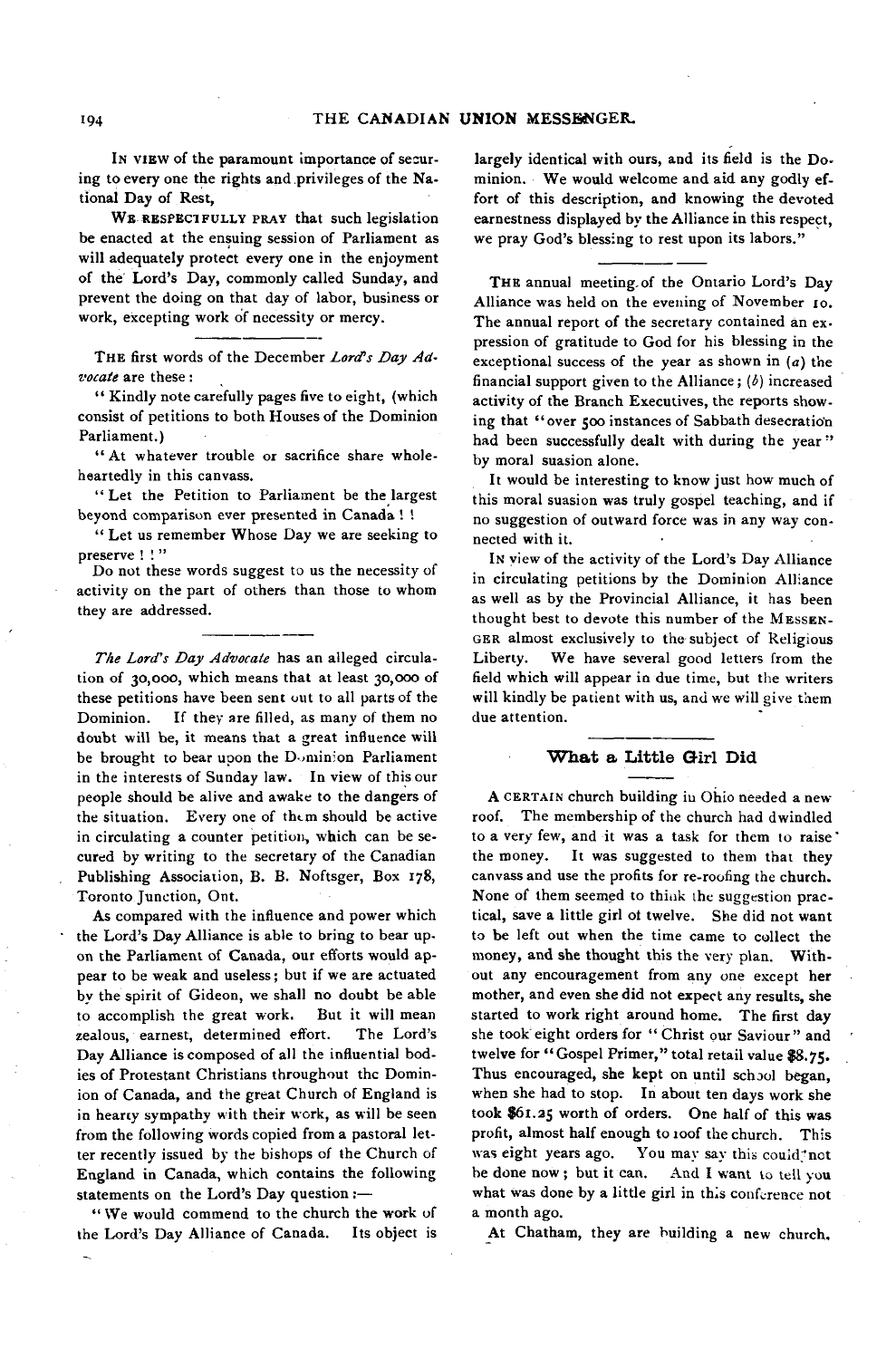The children were asked to raise the money to buy the shades for the new church, and not depend upon their parents for the money. But how were they to get the money? The good, wide-awake librarian suggested canvassing. This little girl began at once right in her home village. The first day she worked one and one-half hours, and took eleven orders for " Gospel Primer." The second day she worked three hours and took twenty-six orders for "Gospel Primer," and ten for his " Glorious Appearing." The librarian orders the books, and adds, "We have almost enough to buy the shades."

This canvassing was done in a small village where a tent effort had been made and failed to bring any fruit. What our boys and girls could do in this work of God's own appointment would often surprise us, had we the faith to encourage and help them a little. I know of two little boys in this Union Conference who are canvassing. They are taking their first lessons and getting their first experience in the Lord's work. I would that there were more of them.

B. B. N.

## FROM THE FIELD

BRANTFORD, Ont., Dec. 3, 1905. TO THE MESSENGRR,-

I was at Paris three days last week, and by the help of the Lord sold 173 Signs of the Times, which m akes about .1100 special *Signs* sold already in and about Brantford during the Missionary Campaign.

I love to sell the *Signs* People will buy a fivecent paper when they will not buy a book. It will take about two more days to finish Paris. Pray for me brethren, and I will pray for you.

W. DREDGE.

HALIFAX, N. S., Dec. 4, 1904.

DEAR MESSENGER,-

I am glad to report a very interesting meeting which was held here Nov. 28, in the interests of the medical missionary work. Sisters Minnie McLeod and Mildred Purcell, who recently graduated from the New England Sanitarium, Melrose, Mass., are here, endeavoring to introduce this branch of the work. We rented a hall in a wealthy part of the city, and advertised a lecture and demonstration on hydrotherapy and massage.

We had a good audience. I he demonstrations in treatment were very interesting, and the people were well pleased. They expressed themselves freely after the meeting as being entertained and instructed. We hope that this may be the means of opening the way for this work to enter.

Pray for this branch of the work, that it may prosper, and that souls may be saved in the kingdom of God as a result of faithfulness in uplifting the standard of truth and right principles of living in this community. Your brother in the message,

J. GREER HANNA.

So MANY good things came in this week that we were unable to get in as much Religious Liberty matter as we intended.

We must arouse to the importance of doing something in this line of work. Send for some of those tracts, ar.d give them to your neighbors.

#### **Office Notes**

Elder Burrill sends an order for fifty "Object Lessons."

Elder A. L. Miller has organized a Sabbathschool at Palmerston.

Lorne Pengelly sends a nice order for books for Christmas delivery.

" Ministry of Healing" came the fifth inst. All orders have been filled.

Brother and Sister Hickok have entered the canvassing work at Bracebridge, Ont.

We are encouraged by the number of orders for our books at reduced prices.

Sister Hattie Marston has returned from the West to her work in Montreal.

So far, almost all the orders for "Ministry of Healing" have come from the Eastern provinces.

A note from Elder Burrill says that his daughter was obliged to go home on account of a severe attack of La grippe.

Sister Crackle of Chatham writes that they hope to have their new church ready for the Week of Prayer meetings.

The annual offering is already beginning to come in. Does this indicate that it is to be larger this year than ever?

Renewals for the *Review* are coming in encouragingly. We have just sent in several small lists, enough to made one very large one.

Brother J. Pengelly writes that smallpox is almost epidemic in the vicinity of his territory. He asks prayer on his behalf that he may be kept from getting the disease.

Sister R. Barnett of New Market, Ont., called at the office the fourth inst. and purchased her canvassing outfit. She chose " Great Controversy" and " Coming King." Pray for her success.